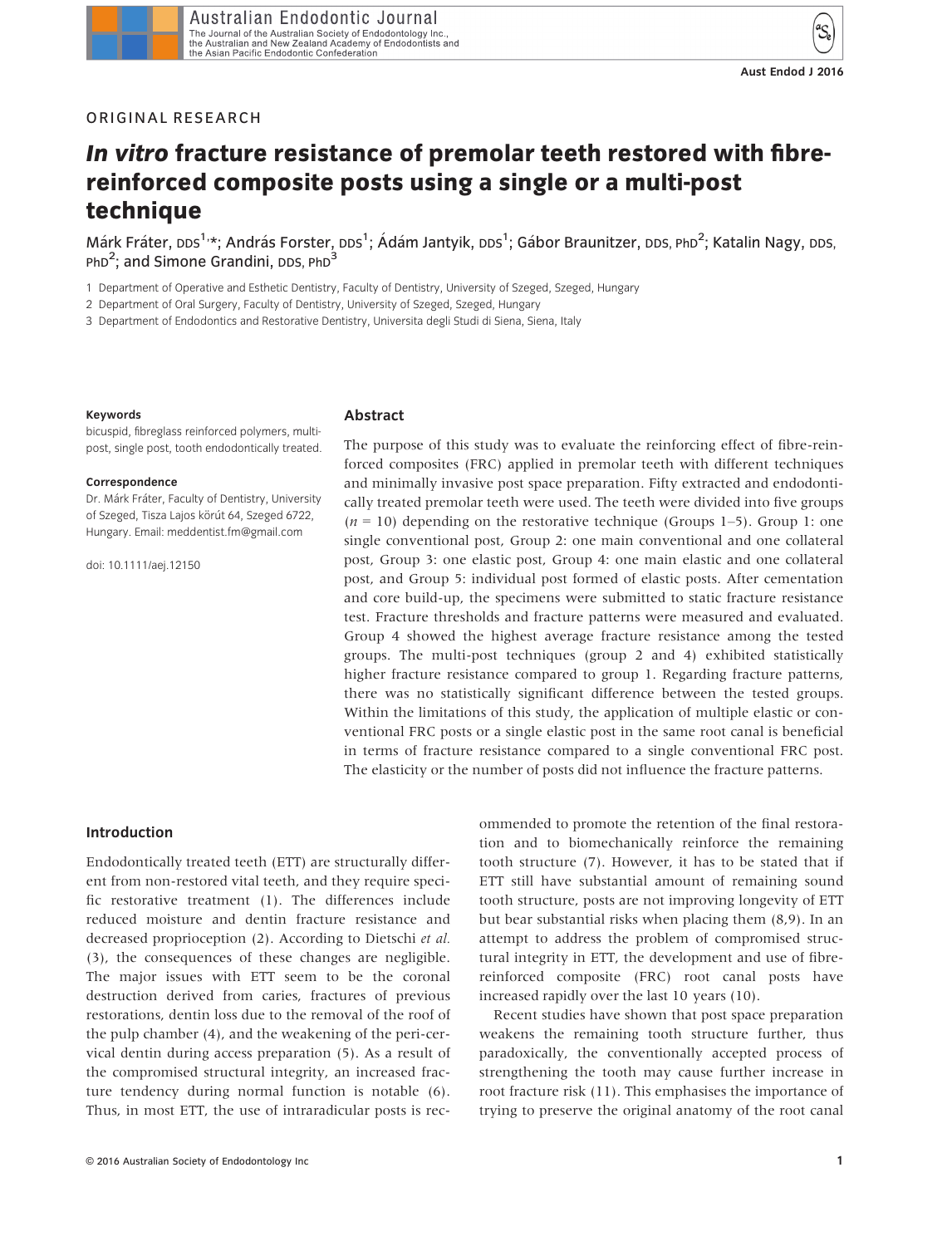and minimising dentin loss throughout the endo-restorative treatment. This leads to unique and irregular root canal forms in several cases, in which one FRC post cannot provide adequate mechanical friction on its own. Utilising multiple posts to treat wide, irregular endodontic cavities has already been proposed when restoring ETT (12). However, the use of this technique is limited when applying a minimally invasive approach in post space preparation.

To overcome the difficulties that irregular root canal forms pose, an elastic FRC post (everStick POST, GC Europe, Leuven) was introduced to the market in 2011. This post is individually adaptable and its bonding and flexural properties (flexural strength: 1145 MPa, Young-modulus: 15 GPa) (13) appear to be superior to commercially available, prefabricated FRC posts (10).

The goal of the present *in vitro* study was to determine and compare the fracture resistance and fracture patterns of endodontically treated premolar teeth restored with different FRC posts in different configurations. The null hypotheses were the following: (1) The fracture resistance of the teeth restored with single or multiple posts would not be different. (2) The application of more elastic posts would not result in more favourable fracture patterns.

#### Materials and methods

Fifty upper premolar teeth extracted for periodontal or orthodontic reasons were selected for this study. The inclusion criteria were absence of caries or root cracks, no previous endodontic treatment, no posts or crowns, no resorption and the absence of lateral canals. Furthermore, buccolingual and mesiodistal radiographs of all teeth were taken and examined to evaluate root integrity and the number of canals present. To standardise procedures and materials, all teeth used in this study had one root canal in each root with a curvature of less than 5°, evaluated by Schneider's technique (14), and root length of 15  $\pm$  1 mm and rather similar mesiodistal and buccolingual dimensions  $(\pm 10\%)$  were selected.

The procedures of this study were approved by the Regional Ethics Committee for Human Medical Biological Research (University of Szeged, Hungary).

The freshly extracted teeth were immediately placed in 5.25% NaOCl for 5 min and then stored in 0.9% saline solution at room temperature. The teeth were used within 6 months after the extraction. During specimen preparation, the soft tissue covering of the root surface was removed with hand scalers.

Before root canal treatment, all crowns were sectioned at the level of the cementoenamel junction (CEJ) perpendicular to the longitudinal axis, using a slow-speed, water-cooled diamond disc.

At the beginning of the root canal treatment, the working length was established using a direct method, by subtracting 1 mm from the actual root length determined by introducing a no. 10 K-file (Maillefer-Dentsply, Ballaigues, Switzerland) until it was visible through the apical foramen. A crown down technique was used for instrumentation with Gates Glidden (Union Broach, York, PA) #2 to #4 drills and then the canals were instrumented using rotary ProTaper files (Dentsply, Maillefer, Ballaigues, Switzerland). The series of the ProTaper system (S1, S2, F1, F2, F3) was used for the preparation at the working length.

Irrigation was performed after every change of instrument with 2 ml of 2.5% NaOCl solution and the canal space was filled with irrigant during the instrumentation phase. A root canal lubricant (Glyde, Dentsply-Maillefer, Konstanz, Germany) was only used during the shaping of the coronal third. After shaping and cleaning, the roots were dried with 96% alcohol and paper points. Root canal filling was performed by matched-single-cone obturation with a master cone (F3 gutta-percha, Maillefer-Dentsply) matching the final instrument used for preparation and sealer (AH plus; Dentsply De Trey GmbH, Konstanz, Germany). The root access was temporarily filled with Clearfil SE Bond and Clearfil AP-X (Kuraray, Tokyo, Japan). The same composite was applied to the apical part of the root in order to prevent leakage through the apex. The teeth were then stored in an incubator (mco-18aic, Sanyo, Moriguchi, Osaka, Japan) for 1 week (at 37 °C, 100% relative humidity).

After 1 week of incubation, post space was prepared in the root portions of the teeth with a depth of 10 mm, as measured from the CEJ on the buccal aspect of the tooth, but no post space preparation drill was used so that the individual anatomy could be preserved. Only the root canal filling was removed with size 3 Gates Glidden burs and ISO standard Hedstrom files, leaving a minimum apical seal of 4–6 mm of gutta-percha in the canal.

For the restorations, two different types of FRC posts were used: a prefabricated, conventional FRC post (0,8 GC Fiber Post, GC Europe, Leuven, Belgium) and an elastic FRC post (0,9 EverStick POST, GC Europe, Leuven, Belgium).

The conventional translucent FRC posts of 0.8 mm diameter (Fiber Post) were tried in and cleaned with alcohol afterwards. The posts did not receive any surface treatment. The elastic FRC posts were handled according to the manufacturer's instructions, with sterile tweezers. Regardless of the exact type, the main posts were placed in a way that 5.0 mm was left above the level of decoronation, and 10.0 mm was inserted into the root canal. This way, a uniform 15.0 mm fibre length was achieved.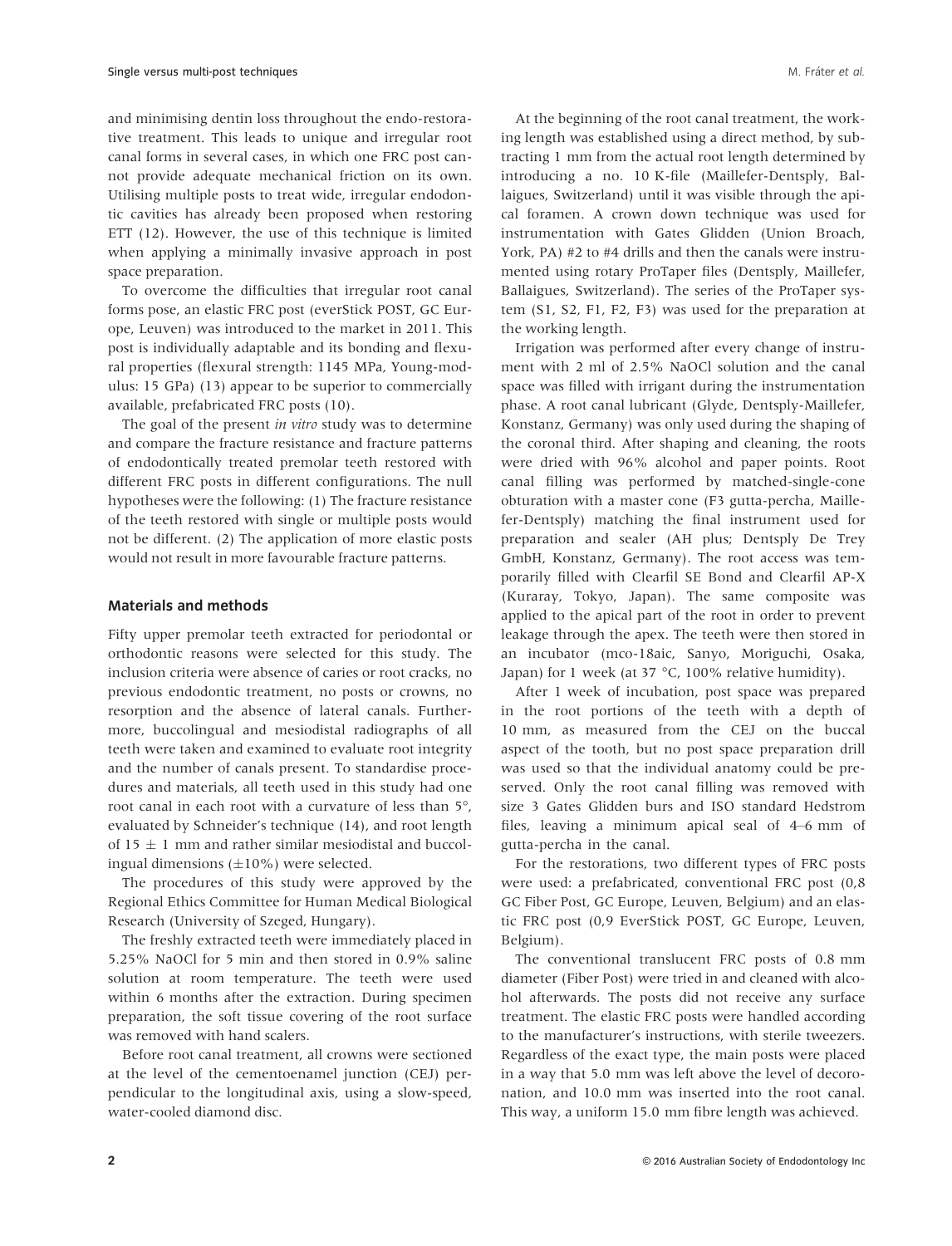The teeth were randomly distributed in five study groups, each group consisting of 10 teeth.

Group 1 received one single conventional FRC post (0.8 mm). Group 2 received one main conventional FRC post and one collateral post (0.8 mm both) using a "multi-post technique". The collateral post was inserted next to the main post as apically as possible without causing manually perceivable stress but it was always deep enough to wedge the main post in the canal. Group 3 received one single elastic FRC post (0.9 mm). According to the manufacturer's instructions, the post was inserted into the root canal, and adapted to its form. Once adapted, the post was removed from the root canal with a needle-nose plier and light-cured for 40 s so that it would retain the shape of the canal. Group 4 received one main elastic FRC post and one elastic collateral post (0.9 mm both) using a multi-post technique. The collateral post was inserted next to the main post as apically as possible without causing manually perceivable stress. The posts were removed as one unit from the root canal with a needle-nose plier and then light-cured for 40 s maintaining their position together in the canal. Group 5 received as many elastic FRC posts (0.9 mm) as possible bundled according to the thickness of the root canal using the lateral condensation method described by Hatta et al. (14). These posts were gently removed as one unit with a needle-nose plier from the root canal, and then lightcured for 40 s. It was confirmed in all cases that the elastic FRC posts were repositioned to their original position into the canal after light-curing. If resistance was met, the post surface was adjusted using carborundum point.

During the luting procedures, all groups received the same adhesive treatment by the same trained operator who completed a 3-year specialisation in restorative dentistry.

For bonding, a dual-cure one-step self-etch adhesive system (Gradia Core Self-Etching Bond, GC Europe, Leuven, Belgium) was used, according to the manufacturer's instructions. Luting of the posts and the core build-up was performed with a dual-cure resin composite core material (Gradia Core, GC Europe). Gradia Core was applied using its own automix cartridge with an 'elongation tip' for direct root canal application. After the insertion of the post(s), the composite core material was polymerised from the top of the post with an Optilux 501 quartz-tungsten-halogen light-curing unit for 60 s from each side (a total of 240 s/tooth).

In order to ensure the uniformity of the specimens, the composite resin core build-ups were standardised using cellulite core-forming matrices of the same size. These matrices were fabricated as vacuum formed foils by a dental technician modelled on a healthy premolar tooth, which was previously prepared for a crown with a 1 mm shoulder. The core build-up was prepolymerised for 20 s, then glycerine gel (DeOx Gel; Ultradent Products Inc., Orange, CA, USA) was applied and final polymerisation was performed from each side for 40 s with an Optilux 501 quartz-tungsten-halogen light-curing unit. After the cementation procedures, the specimens were stored in physiological saline solution (isotonic saline solution 0.9% B. Braun, Melsungen, Germany) in an incubator (mco-18aic, Sanyo) for 1 week (at 37 °C, 100% humidity) before the fracture test. The specimens were embedded as described by Frater et al. (15).

After embedding, all specimens were immediately subjected to a fracture resistance test using a universal loading device (5848 MicroTester1; Instron, Norwood, MA, USA). Each test was performed at a cross-head speed of 0.5 mm  $min^{-1}$ . Load was applied at 45 $\degree$  to the long axis of the tooth by adjusting a stainless steel ball-shaped stylus to the occlusal surface of the abutment in a stabile position (16). The failure loads were recorded in Newtons (N). A force vs. extension curve was dynamically plotted for each tooth.

After the mechanical testing, the specimens were examined for fracture patterns. A distinction was made between restorable or non-restorable fractures, following the protocol proposed by Scotti et al. (17), under optical microscope with a two-examiner agreement (Scotti et al., 2012). A restorable fracture was recognised as one above the CEJ, meaning that in case of fracture, the tooth could be re-restored, while a non-restorable fracture extends below the CEJ and extraction is likely to become necessary (18). Statistical analysis was conducted with SPSS 17.0 (SPSS Inc., Chicago, IL, USA). As the data were not normally distributed in all groups, the comparisons were performed with Kruskal–Wallis ANOVA with post-hoc pairwise comparisons. The level of significance was set at  $P < 0.05$ .

#### Results

The mean fracture resistance (N) and the SD for each of the five experimental conditions are presented in Figure 1. As the table shows, group 4 (containing one main and one elastic FRC post) showed the highest average fracture resistance, however, this difference was only significant compared to group 1 (containing a single conventional FRC post)  $(P = 0.027)$ . Group 2 (containing one main and one collateral conventional FRC post) showed significantly higher fracture resistance compared to group 1 ( $P = 0.038$ ). However, neither of the multipost techniques yielded significantly better results than the single elastic post technique. According to the findings, null hypothesis 1 was accepted as multiple post restorations investigated did not show significantly higher fracture resistance in all set-ups.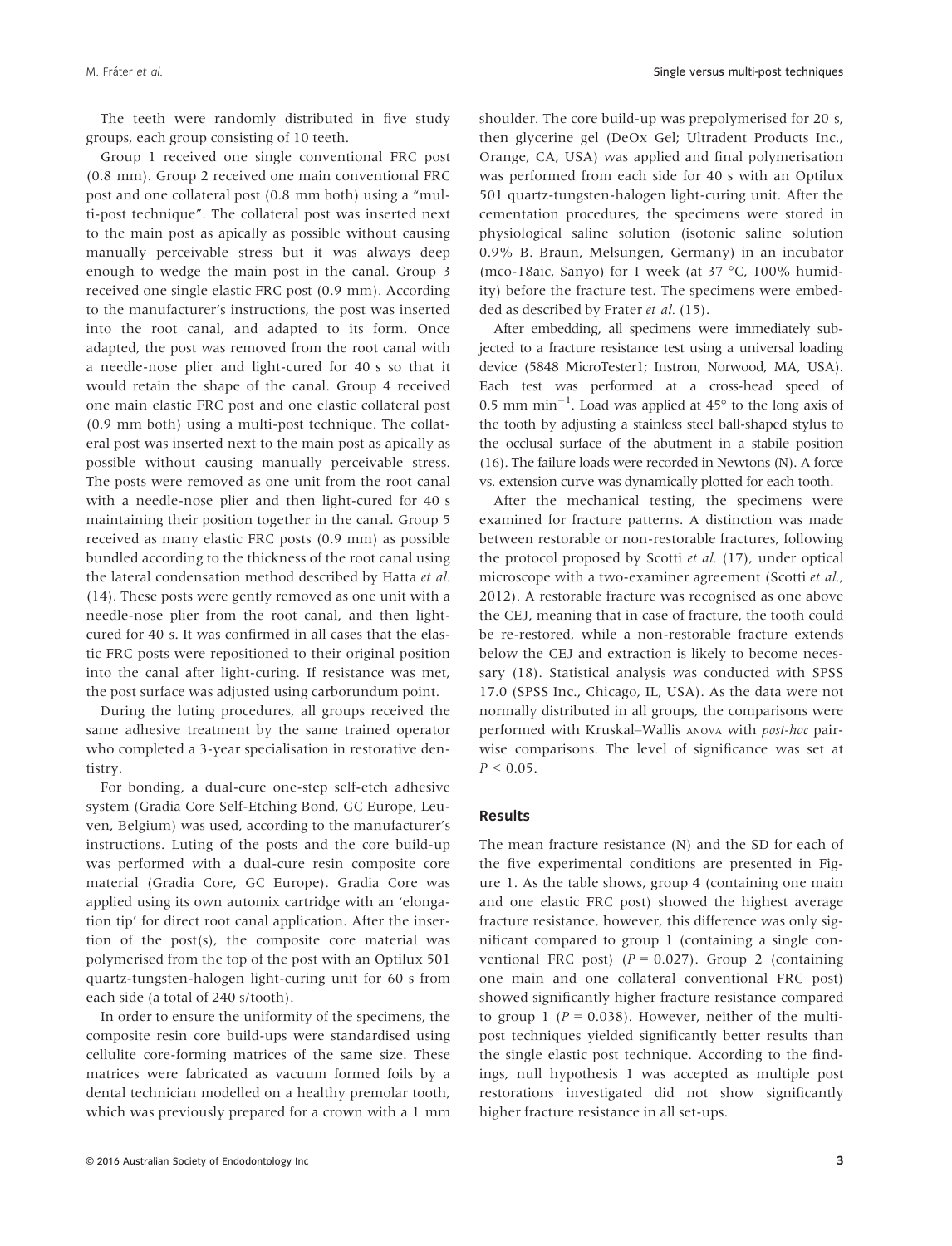

Figure 1 Fracture loads in the different study groups (mean  $\pm$  SD). A: multiple elastic posts B: multiple conventional FRC posts C: single elastic post D: single conventional FRC post E: lateral condensation with elastic posts. \*Significant difference at the level  $P < 0.05$  (See also table).

There was no statistically significant difference when comparing the rest of the groups regarding their fracture resistance. In terms of fracture patterns, the tested groups were almost perfectly identical (see Table 1). Therefore, the null hypothesis 2, regarding fracture patterns was accepted. The application of more elastic posts would not result in more favourable fracture patterns.

## Discussion

Restoration of non-vital teeth is a focal issue in restorative and prosthetic dentistry (3,19), which is underlined by the fact that endodontic posts for the restoration of such teeth appeared as early as in the 1800 s. It is highly recommended that post insertion should not be carried

Table 1 Descriptive statistics of the fracture loads measured in the different groups. The values are given in Newtons

| Group                                      | Ν  | Mean   | Minimum | Maximum | <b>SD</b> |
|--------------------------------------------|----|--------|---------|---------|-----------|
| Multiple elastic posts                     | 10 | 240.64 | 146.88  | 330.12  | 63.85     |
| Multiple conventional<br>FRC posts         | 10 | 237 99 | 165.93  | 361.63  | 55.26     |
| Single elastic post                        | 10 | 21598  | 57 22   | 312.04  | 66.33     |
| Single conventional FRC<br>post            | 10 | 154 50 | 6599    | 271 22  | 56.63     |
| Lateral condensation<br>with elastic posts | 10 | 227.30 | 14282   | 367.88  | 72.20     |

out at the cost of sacrificing radicular dentin (20,21). Studies have shown that post space preparation does not only weaken the tooth structure (22,23) but it might also lead to cracks and defects that can concentrate stress and increase the possibility of tooth fracture and tooth loss (22). According to several authors up to 20% of ETT with radicular post suffer a vertical fracture (24–29).

It seems to be supported that dentin exhibits a fracture toughening mechanisms therefore reducing the possibility of crack progression (4,29,30). For the mentioned reasons, a minimally invasive post space preparation protocol was performed. Consequentially, posts of the smallest available diameter (0.8 mm GC Fiber Post; 0.9 mm everStick POST) were selected for the study.

This is in accordance with Sorensen et al. (31) who showed that a significant increase can be measured in the fracture resistance of restored teeth when the posts are

Table 2 The distribution of fracture patterns among the study groups

|                              | Restorable | Non-restorable |
|------------------------------|------------|----------------|
| Multiple posts/elastic       | 7 (70%)    | 3(30%)         |
| Multiple posts/conventional  | 7 (70%)    | 3 (30%)        |
| Single post/elastic          | 7 (70%)    | 3 (30%)        |
| Single post/conventional     | 7 (70%)    | 3 (30%)        |
| Lateral condensation/elastic | 6(60%)     | 4 (40%)        |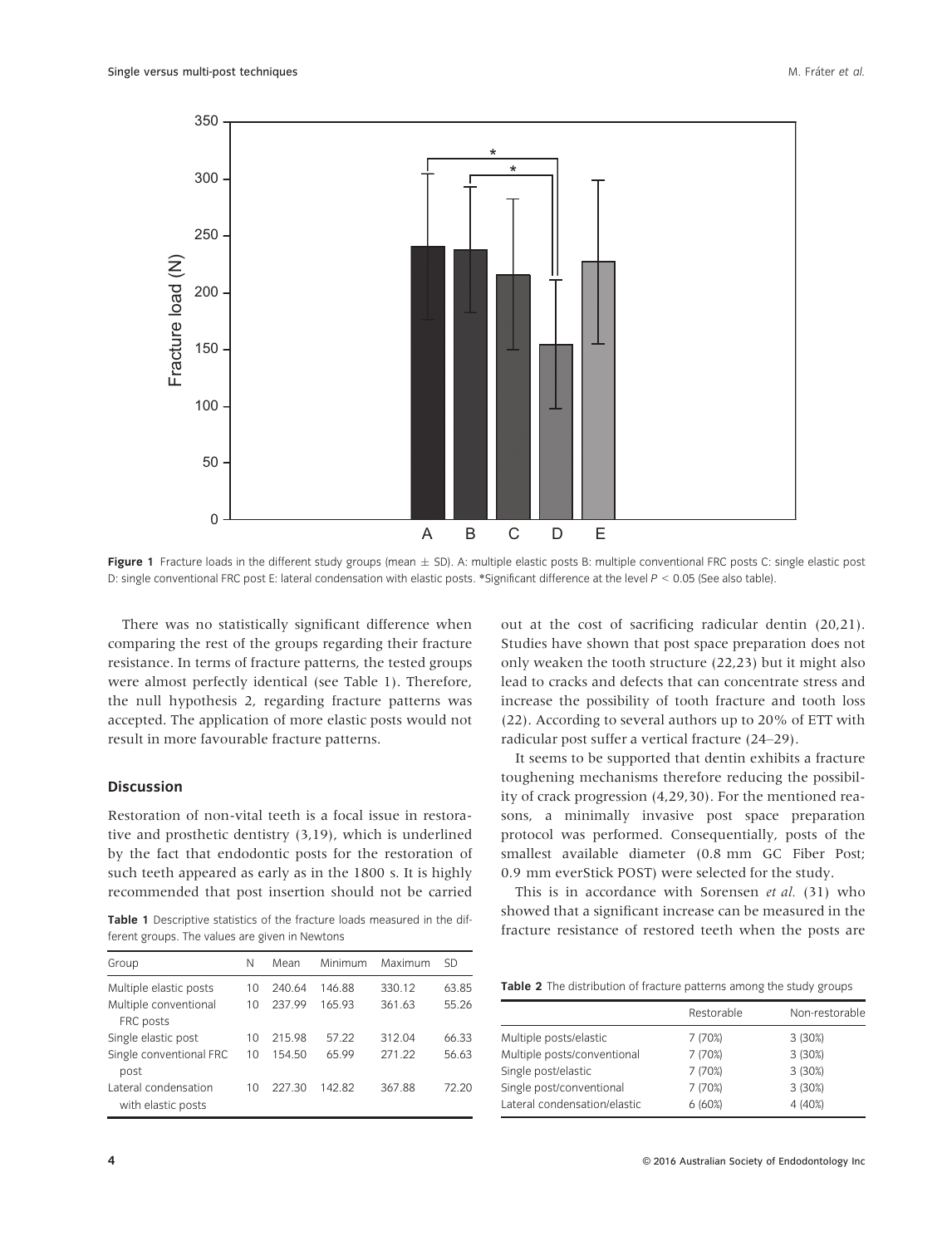M. Fráter et al. **Single versus multi-post techniques** M. Fráter et al. Single versus multi-post techniques

adapted closely to the canal walls. According to Maceri et al. (12), a multi-post technique may not only lead to better adaptation but will also possibly reduce pull out risk and induce restoration durability to long-term cyclic loading. Therefore, applying multiple posts in the same canal (multi-post technique) or using an individual post is aiming to achieve a better fit to the individual, preserved root canal anatomy possibly enhancing long-term clinical prognosis.

Through the use of a multi-post technique utilising small diameter posts, the operator is also able to fill large and irregular root cavities more efficiently than with a single, centrally positioned post (12).

The results of this study appear to favour the use of multiple posts in the same root canal. Both multi-post techniques (conventional FRC (group 2) and elastic FRC (group 4)) yielded significantly higher fracture resistance than the single post conventional FRC restoration (group 1). It seems supported by the findings that the elasticity of the post is not particularly important when applying a multi-post technique, as there was no statistical difference between the conventional and elastic multi-post techniques in terms of the fracture resistance of the restorations. It is interesting to note that neither of the two multi-post techniques yielded significantly different fracture resistance from the single elastic post technique. The use of a minimally invasive post space preparation therefore may explain the non-significance between the results when using a single elastic post and a multi-post technique as even a single elastic post can achieve a good fit, thus adequate stability in case of a preserved, relatively irregular root canal cross section. Therefore, the null hypothesis regarding fracture resistance was partially rejected (only for non-elastic FRC posts). A possible explanation is that the elasticity (and thus better adaptability) of the particular type of elastic post used in this study was enough to make up for the disadvantages of using a single post only. However, the limitations of this investigation cannot lead to this conclusion, so further studies on the adaptive properties of the elastic FRC posts are necessary.

The rationale behind experimenting with custom (individual) post techniques in spite of the advantages of the application of multiple posts is twofold: one of the reasons is that the problem of the insertion of geometrically uniform and symmetric single FRC post(s) into a root canal of irregularly changing diameter along its length is still not completely resolved. The other reason is that the amount of luting cement should be minimised, and the multi-post techniques, by nature, do not fully meet this requirement.

There are several methods to fabricate individual root canal posts (1,14,32,33). In this study, the "lateral condensation method" of Hatta and colleagues was used (14). It is suggested that posts fabricated with this technique might contain a higher volume of FRC, which, in turn, may result in higher load-bearing capacity and a greater stability to the restoration. In the present study, the individual posts (group 5) yielded better results than restoration with a single FRC post (groups 1 and 3). However, the difference did not reach the level of statistical significance. These results are in agreement with those of Hatta et al. (14) and Le Bell-Ronnlof et al. (34) in this respect.

Based on the present results, the fracture resistances yielded by the individual post technique and the two multi-post techniques were not significantly different. The reason might be the minimal invasive preparation of the root canal, which can limit the number of posts insertable to approximately the same depth thus making the cement-glass fibre ratio of the single-post techniques relatively similar to that of the multiple post techniques. This phenomena leads to the conclusion that most likely the preservation of tooth structure is the key influencing factor in term of mechanical behaviour of ETT as supported by Wandscher et al. (16).

Fracture of the post(s) or the restored tooth itself are among the most common failures of ETT restoration (28,29). In the present study, no difference was found between the study groups regarding the fracture pattern. As for that matter, the results are observably uniform (see Table 2). Thus, the null hypothesis regarding fracture patterns was accepted. This contradicts the findings of Maceri et al. (12) who conclude that multi-post techniques would reduce the risk of irreversible root fractures. Nevertheless, it has to be noted that teeth examined by Maceri and co-workers have had a ferrule, and were restored with a crown making a fundamentally different set-up compared to that of the current investigation.

In the present investigation, single-root upper premolars were tested because they have been shown to be more susceptible to root fractures when submitted to occlusal loading after endodontic treatment (11). Fracture toughness tests, with their limitations, provide an indication of the load-bearing capacity of restorations in simulated clinical situations (35). To better represent a clinical scenario, the techniques used in this study could be expanded to include artificial ageing and cyclic loading experiments. The use of a crown would also achieve this aim and may change the failure patterns of the conventional FRC posts by protecting the luting agent around these posts from delamination and degradation (36,37). The importance of crowns in relation to the retention of posts may also be highlighted (38,39).

According to Nam et al. (2), conventional fibre posts do not improve the fracture resistance of teeth without a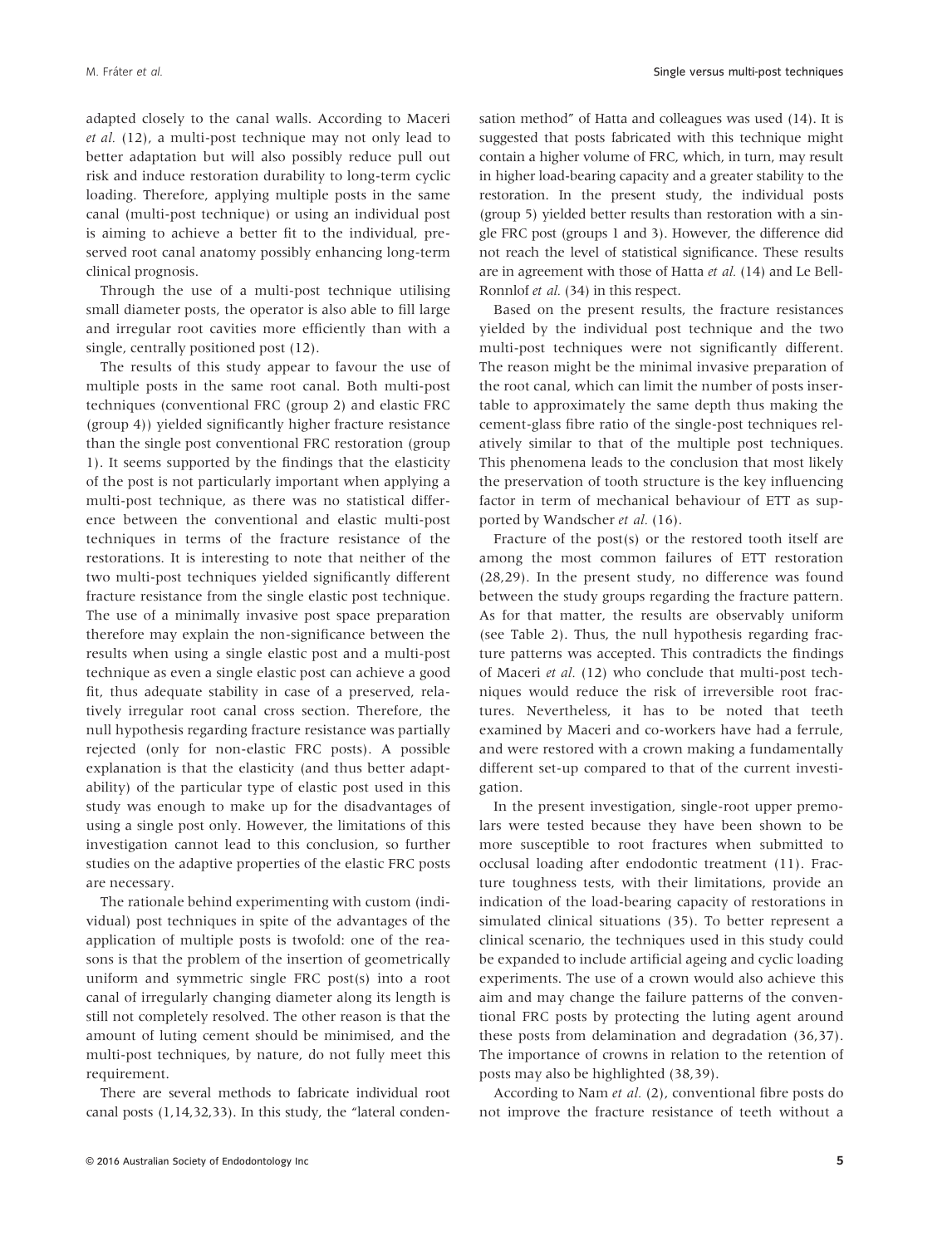dental ferrule. This may not be the case when teeth are restored using the techniques described in this paper. There are potential clinical benefits to investigating these new restorations in further lab-based studies. The decision to not use crowns in this study was based on the observations of a number of authors where subtle differences in post behaviour and performance may be masked when teeth are definitively restored (18,40–43). Despite these recommendations, the lack of a crown makes it impossible to extrapolate the results of this investigation to a clinical situation and there is a need for further experiments to bridge this gap.

The tested specimens received an oblique load (45 degree to the long axis of the tooth) which appears to be the worst-case scenario in terms of the fracture resistance of ETT as described by Wandscher et al. (16). Applying this angle of force to teeth without a dental ferrule placed significant stress on the cervical aspect of the restored tooth (44) and heavy shear forces on the post/luting agent/radicular dentine interfaces. This should represent a worst-case occlusal loading scenario for these teeth and acid-test the integrity of the tested restorations and tooth structure.

The data demonstrate low fracture loads across the samples which can be attributed to the compromised tooth structure (no ferrule), unfavourable loading forces and a lack of crown restoration. This highlights the importance of these three factors in the clinical success of restored, endodontically treated teeth and the importance of further investigations to achieve meaningful information about the best way to restore these teeth clinically.

## Conclusions

Within the limitations of this in vitro study, single rooted premolars restored in the absence of ferrule show significantly higher fracture resistance when a multi-post technique is used, compared to utilising a single conventional FRC post.

No statistically significant difference was observed between using conventional or elastic FRC posts for multiple post restorations.

The teeth restored with a single elastic FRC post exhibited significantly higher fracture resistance than those restored with a single conventional FRC post.

Fracture patterns were similarly favourable in all groups. Multi-post techniques are superior to singlepost techniques in terms of achieved fracture resistance, regardless of the type of posts. Single canal teeth restored with multiple posts achieved superior fracture resistance to teeth restored with single, conventional FRC posts.

### References

- 1. Cecchin D, de Almeida JF, Gomes BP, Zaia AA, Ferraz CC. Influence of chlorhexidine and ethanol on the bond strength and durability of the adhesion of the fiber posts to root dentin using a total etching adhesive system. J Endod 2011; 37: 1310–5.
- 2. Nam SH, Chang HS, Min KS, Lee Y, Cho HW, Bae JM. Effect of the number of residual walls on fracture resistances, failure patterns, and photoelasticity of simulated premolars restored with or without fiber-reinforced composite posts. J Endod 2010; 36: 297–301.
- 3. Dietschi D, Duc O, Krejci I, Sadan A. Biomechanical considerations for the restoration of endodontically treated teeth: a systematic review of the literature–Part 1. Composition and micro- and macrostructure alterations. Quintessence Int 2007; 38: 733–43.
- 4. Al-Omiri MK, Mahmoud AA, Rayyan MR, Abu-Hammad O. Fracture resistance of teeth restored with post-retained restorations: an overview. J Endod 2010; 36: 1439–49.
- 5. Clark D, Khademi J. Modern molar endodontic access and directed dentin conservation. Dent Clin North Am 2010; 54: 249–73.
- 6. Schwartz RS, Robbins JW. Post placement and restoration of endodontically treated teeth: a literature review. J Endod 2004; 30: 289–301.
- 7. Cecchin D, Farina AP, Guerreiro CA, Carlini-Junior B. Fracture resistance of roots prosthetically restored with intra-radicular posts of different lengths. J Oral Rehabil 2010; 37: 116–22.
- 8. Fokkinga WA, Kreulen CM, Bronkhorst EM, Creugers NH. Up to 17-year controlled clinical study on post-andcores and covering crowns. J Dent 2007; 35: 778–86.
- 9. Mangold JT, Kern M. Influence of glass-fiber posts on the fracture resistance and failure pattern of endodontically treated premolars with varying substance loss: an in vitro study. J Prosthet Dent 2011; 105: 387–93.
- 10. Bell AM, Lassila LV, Kangasniemi I, Vallittu PK. Bonding of fibre-reinforced composite post to root canal dentin. J Dent 2005; 33: 533–9.
- 11. Zicari F, Van Meerbeek B, Scotti R, Naert I. Effect of fibre post length and adhesive strategy on fracture resistance of endodontically treated teeth after fatigue loading. J Dent 2012; 40: 312–21.
- 12. Maceri F, Martignoni M, Vairo G. Mechanical behaviour of endodontic restorations with multiple prefabricated posts: a finite-element approach. J Biomech 2007; 40: 2386–98.
- 13. Lassila LV, Tanner J, Le Bell AM, Narva K, Vallittu PK. Flexural properties of fiber reinforced root canal posts. Dent Mater 2004; 20: 29–36.
- 14. Hatta M, Shinya A, Vallittu PK, Shinya A, Lassila LV. High volume individual fibre post versus low volume fibre post: the fracture load of the restored tooth. J Dent 2011; 39: 65–71.